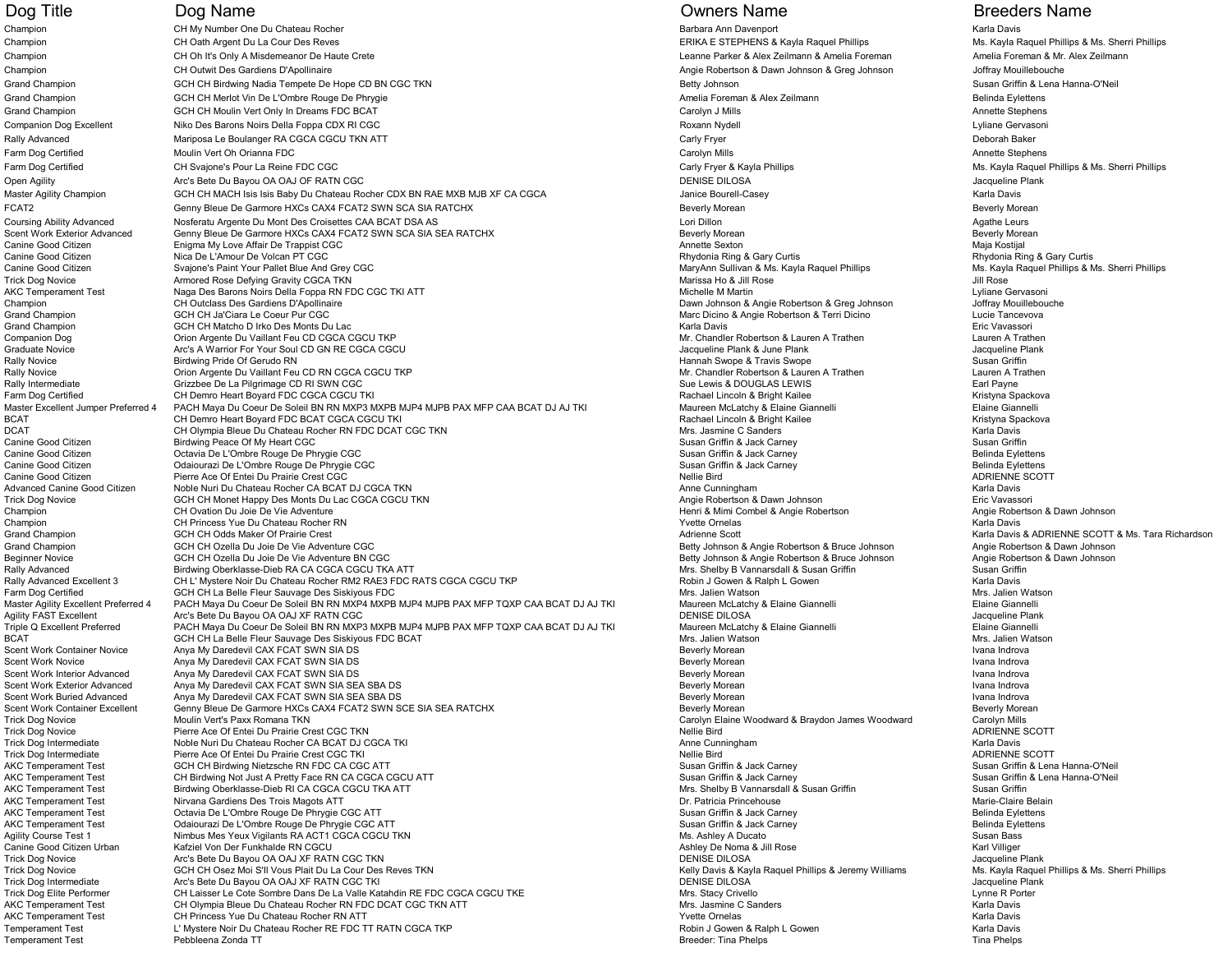Crazy 8s Bronze CH L' Mystere Noir Du Chateau Rocher RM2 RAE2 FDC TT RATS CZ8B CGCA CGCU TKP Robin J Gowen & Ralph L Gowen And Davis Karla Davis<br>Cally Novice Chateau And Contained Bridwing Peace Of My Heart RN CGC Birdwing Peace Of My Heart RN CGC<br>Pick Your Poison Du La Cour Des Reves RN Novice Birdwin Susan Griffin & Jack Carney Susan Griffin & Jack Carney<br>Mrs. Alissa A Felix & Ms. Kayla Raquel Phillips Mrs. Kayla Raquel Phillips M Rally Novice **Pick Your Poison Du La Cour Des Reves RN** Mars. Alissa A Felix & Ms. Kayla Raquel Phillips Ms. Kayla Raquel Phillips And Mrs. Alissa A Felix & Ms. Kayla Raquel Phillips Ms. Kayla Raquel Phillips **And And Mrs.** Scent Work Buried Advanced Genny Bleue De Garmore HXCs CAX4 FCAT2 SWA SCE RATCHX Beverly Morean Beverly Morean Beverly Morean Beverly Morean Beverly Morean Beverly Morean Beverly Morean Beverly Morean Beverly Morean Beverl Scent Work Advanced **School Community Cenny Bleue De Garmore HXCs CAX4 FCAT2 SWA SCE RATCHX** Beverly Communication<br>Communication Advanced General Advancement Pierre Ace of Entei Du Prairie Crest CGCA CGCU TKI Beverly Morea Advanced Canadian Du Prairie Crest CGCA CGCU TKI Nellie Bird ADRIENNE SCOTTER Ace Of Entei Du Prairie Bird ADRIENNE Canine Good Citizen Urban Pierre Ace Of Entei Du Prairie Crest CGCA CGCU TKI Nellie Bird Nellie Bird Nellie Bird ADRIENNE SCOTT Trick Dog Novice Anya My Daredevil CAX FCAT SWN SIA SEA SBA DS TKN Beverly Morean Ivana Indrova Arc's Valait La Peine D'Attendre CGC TKN Trick Dog Novice Susan Griffin & Jack Carney Birdwing Pippin De La Campagne TKN MRS Novice Birdwing Pippin De La Campagne TKN Mrs. Elizabeth Colleen Koester & Mr. Christopher Michael Koester Susan Griffin & Jack Carney<br>Tri Trick Dog Novice Pick Your Poison Du La Cour Des Reves RN TKN Mrs. Alissa A Felix & Ms. Kayla Raquel Phillips M<br>Trick Dog Novice Pistol Du Joie De Vie TKN Mrs. Reves RN TKN Mars And Mars And Ashea Roberts Andrea Roberts A Trick Dog Novice Same Devie Adventure TKN Presto Du Joie De Vie Adventure TKN Preston Device Angie Robertson Carrie Faber & Keaton Johnston Dawn Johnson Dawn Johnson & Angie Robertson Dawn Johnson Dawn Johnson Dawn Johnson Protege D'Andromeda Du Joie De Vie Adventure TKN Trick Dog Intermediate Arc's Valait La Peine D'Attendre CGC TKI<br>Trick Dog Intermediate CH Olympia Bleue Du Chateau Rocher RN FDC DCAT CGC TKI ATT Mather and Mrs. Jasmine C Sanders Mathe Content and Savis Karla Davis Trick Dog Intermediate CH Olympia Bleue Du Chateau Rocher RN FDC DCAT CGC TKI ATT Mrs. Jasmine C Sanders Mrs. Jasmine C Sanders Mrs. Jasmine C Sanders Karla Davis Mana Davis Mana Davis Atta Davis Atta Davis Atta Davis Atta Trick Dog Intermediate Pick Your Poison Du La Cour Des Reves RN TKI Musta Mars. Alissa A Felix & Ms. Kayla Raquel Phillips Mrs. Alissa A Felix & Ms. Kayla Raquel Phillips AMs. Sherri Phillips & Ms. Sherri Phillips & Ms. Sh Trick Dog Intermediate **Pistol Du Joie De Vie TKI** Prick Du Joie De Vie TKI Ashlea Roberts Daniel Roberts and Daniel Roberts and Daniel Robertson & Angie Robertson & Angie Robertson Baniel Roberts and Daniel Roberts and Da Trick Dog Advanced **Arc's Valait La Peine D'Attendre CGC TKA** ARC ON THE STAND CONTENT ASHIGN ASHLEY ARC'S Valait La Peine D'Attendre CGC TKA ATT Annual CH Olympia Bleue Du Chateau Rocher RN FDC DCAT CGC TKA ATT **Annual CH** CH Olympia Bleue Du Chateau Rocher RN FDC DCAT CGC TKA ATT Trick Dog Advanced Pick Your Poison Du La Cour Des Reves RN TKA Musta Astronomy and Mrs. Alissa A Felix & Ms. Kayla Raquel Phillips Mrs. Alissa A Felix & Ms. Kayla Raquel Phillips Ms. Kayla Raquel Phillips Ms. Sherri Phill Trick Dog Advanced Pistol Du Joie De Vie TKA Prick Daniel Roberts Daniel Roberts Daniel Robertson & Angie Robertson & Angie Robertson & Angie Robertson & Angie Robertson & Angie Robertson Daniel Robertson & Angie Robertson Trick Dog Advanced Froper Gent Du Chateau Rocher CGC TKA STER AND THE STEPHANIE LYNN SMITH STEPHANIE LYNN SMITH<br>Trick Dog Performer STER STEPHANIE PRICK Your Poison Du La Cour Des Reves RN TKP STER STERN STEPHANIE LYNN SMI Trick Dog Performer Mrs. Alissa A Felix & Ms. Alissa A Felix & Ms. Alissa A Felix & Ms. Kayla Raquel Phillips Mrs. Kayla Raquel Phillips And Mrs. Alissa A Felix & Ms. Kayla Raquel Phillips Mrs. Kayla Raquel Phillips & Ms. Birdwing Oberklasse-Dieb RI CA DJ CGCA CGCU TKA (GCA CGCI I) (Susan Griffin Susan Griffin Susan Griffin Susan Griffin Susan Griffin Susan Griffin Susan Griffin Susan Griffin Susan Griffin Susan Griffin Susan Griffin Susan Herding Excellent Course A Ducks GCH CH Loki Du Chateau Rocher BN HXAds HSAsM NA CGCA CGCU المستحدث المستحدث و المستحدث و Gerding Excellent Agility Jumper and the CH Loki Du Chateau Rocher BN HXAds HSAsM NA CGCA CGCU<br>Exce Excellent Agility Jumper Arc's Bete Du Bayou OA AXJ XF RATN CGC TKI DENISE DILOSA Jacqueline Plank GCH CH MACH Isis Isis Baby Du Chateau Rocher CDX BN RAE MXB MJS MXF T2B CA CGCA<br>GCH CH MACH Isis Isis Baby Du Chateau Rocher CDX BN RAE MXB MJB MXF T2B CA CGCA Janice Bourell-Casey Agility Master FAST Excellent GCH CH MACH Isis Isis Baby Du Chateau Rocher CDX BN RAE MXB MJB MXF T2B CA CGCA Jamice Bourell-Casey Janice Bourell-Casey Carla Davis Karla Davis (Arla Davis Asta Davis And Davis And Davis And The 2 Beat GCH CH MACH Isis Isis Baby Du Chateau Rocher CDX BN RAE MXB MJB MXF T2B CA CGCA Jamice Sourell-Casey Janice Bourell-Casey Janice Bourell-Casey Chateau Rocher CGCA CGCU TKI ATT Davis Are MAGH ARE MAGH ARE MAGH AR BCAT Dhalia Black Heart Boyard BCAT CGCA CGCU TKI ATT STAT ATT AND RESOLUTION A Rachael Lincoln & Lenore Hedemark Kristyna Spackova FCAT2 **Anya My Daredevil CAX FCAT2 SWN SIA SEA SBA DS TKN** Beverly Morean Beverly Morean **Indrova** Ivana Indrova<br>Canine Good Citizen **Beverly Morean Indrova** Keakai Carla CGC Canine Good Citizen Keakai Carla CGC Jill Rose Julen Fernandez Ayala Canine Good Citizen **Canine Canine Canada Citizen** Octroyer Modi Mjolnir Of Prairie Crest CGC Computer Computer Computer Computer Modern Manner Manner Watson Amber Watson & Rob Watson Amber Watson America Foreman & ADRIENN Canine Good Citizen **Olexandr Du Joie De Vie Adventure CGC** Dean American Canada Brown Canine Good Citizen Brown A<br>Canine Good Citizen **Dean Brown Dawn De Subeltz Beaucerones CGC** Dean Dean Angie Robertson Angie Robertson Canine Good Citizen Patu De Subeltz Beaucerones CGC **Canadia Canadia Canadia Canadia Canine Concepts and Canadia**<br>Canine Good Citizen **Pature De Subeltz Beaucerones CGC** Canadia Canadia Canadia Canadia Megan Nolan Mary Bet Canine Good Citizen Pheature Du Joie De Vie Adventure CGC New York Canada Canada Canine Good Citizen Pheature Du Johnson Dawn Johnson Dawn Johnson Dawn Johnson Dawn Johnson Dawn Johnson Dawn Johnson Dawn Johnson Beth & Ang Advanced Canine Good Citizen GCH CH Kafziel Von Der Funkhalde RN CGCA CGCU Ashley De Noma Ashley De Noma & Jill Rose Noma & Jill Rose Noma & General Canine Good Citizen Good Citizen Pheature Du Joie De Vie Adventure CGCA C Pheature Du Joie De Vie Adventure CGCA **Communication Canada Citizen Pheature Adventure CGCA** Mary Beth & Josh Tatum & Angie Robertson Trick Dog Novice **School Community Constant CA TRICK** CA TRICK CONSULTING TRICK ON MEXICAL DAVIS CONSULTING TRICK<br>Trick Dog Novice **School Peacekeener Havok Summers Du Chateau Rocher TKN** Mexical Only School Ashley Anelse Trick Dog Novice **Example 20 Consumers Peacekeeper Havok Summers Du Chateau Rocher TKN** Ashley Aneese Carpenter Ashley Aneese Carpenter **Ashley Aneese Carpenter Ashley Aneese Carpenter** Karla Davis Carla Davis Carla Davis Okami Du Chateau Rocher CA TKI Trick Dog Intermediate Peacekeeper Havok Summers Du Chateau Rocher TKI Ashley Aneese Carpenter Karla Davis CH Offshore Storm Warning Du Chateau Rocher TKA **Trick Dog Advanced CH Offshore CH Offshore Storm Warning Du Chateau Rocher TKA** Jannine Kowalchuk Jannine Kowalchuk Karla Davis Arenn Williams **Mars Advanced CH Offshore Sto** Trick Dog Advanced GCH CH Osez Moi S'Il Vous Plait Du La Cour Des Reves TKA New Your Destally Davis Accepted Melly Davis & Kayla Raquel Phillips & Jeremy Williams Ms. Kayla Raquel Phillips & Ms. Sherri Phillips & Ms. Sherr Trick Dog Performer GCH CH Osez Moi S'Il Vous Plait Du La Cour Des Reves TKP Kelly Davis & Kayla Raquel Phillips & Jeremy Williams Ms. Kayla Raquel Phillips & Ms. Sherri Phillips Trick Dog Elite Performer Crion Argente Du Vaillant Feu CD RN CGCA CGCU TKE CONTERN CONTERN MR. Chandler Robertson & Lauren A Trathen Lauren A Trathen Lauren A Trathen Lauren A Trathen Lauren A Trathen Lauren A Trathen Lau AKC Temperament Test Noble Nuri Du Chateau Rocher CA BCAT DJ CGCA TKI ATT New Manner Anne Cunningham Anne Cunningham<br>Rally Novice Anne Cunningham Cunnidon De Trappist VCD2 RN BCAT DJ CGCA TKI ATT New York Anne Cunningham M Cupidon De Trappist VCD2 RN BCAT Rally Novice Sarth Wind And Fire De Trappist RN BCAT Names and Annual Communications of the Colombia Michele Godemann<br>Rally Novice Sarth Michael Michele Bos Monts Du Lac RN CGC Rally Novice **Rally Novice** Loki Iyes Des Monts Du Lac RN CGC Rally Novice **Poison De Venom Des Monts Du Lac RN** YOLANDA ESTRADA YOLANDA ESTRADA **Critic Vavassori & Joanne Boudreault & Joanne Prager** Pre-Trial Tested Susan GCH CH Birdwing Nietzsche RN PT FDC CA CGC ATT Susan Griffin & Jack Carney Susan Griffin & Jack Carney Susan Griffin & Jack Trial Tested Susan Griffin & Lena Hanna-O'Neil<br>Susan Griffin & Lena Hanna-O Pre-Trial Tested CH Jamais Sans Toi Du Chateau Rocher RN PT CAA CGCA CGCU<br>Preding Intermediate Course A Cattle Hogan De La Noe D'Orient HSAc HIAc HSAsM AX AXJ CGC North COMERCA COMERCA Hogan De La Noe D'Orient HSAc HIAc HSAsM AX AXJ CGC Master Agility Excellent Preferred Rebelle Avec Une Cause Du Chateau Rocher RA AX MXJ MXP CA DJ CGC TKI MASTER MASTER MASTER MASTER AND MIS. Cara N Dixon Mis. Cara N Dixon Master Case Cara N Dixon Cara N Dixon Carla Davis Triple Q Excellent CH MACH Isis Isis Baby Du Chateau Rocher CDX BN RAE MXB MJS MXF TQX T2B CA CGCA Janice Bourell-Casey Sarla Davis Karla Davis Carla Davis And Davis And Davis And Davis Maria Davis And Davis And Davis And GCH CH MACH2 Isis Isis Baby Du Chateau Rocher CDX BN RAE MXB MJS MXF TQX T2B CA CGCA Canine Good Citizen CHAcores Arkima CGC the Canadia Communication Christian Communication Christian Renata Kalabova Canine Good Citizen **Source Cooley of Canadia Cooley Canadia Cooley Carolyn Carolyn Mills**<br>Canine Good Citizen Carolyn GCH CH Moulin Vert Only In Dreams FDC BCAT CGC Carolyn Mills Carolyn Mills Carolyn Mills Carolyn Mills Canine Good Citizen Cannon Canada Canada Carolyn Carolyn Carolyn Mills Carolyn Mills Carolyn Mills Carolyn Mills Annette Stephens Carolyn Mills Carolyn Mills Annette Stephens Carolyn Mills Carolyn Mills Carolyn Mills Carol Canine Good Citizen **Peacekeeper Havok Summers Du Chateau Rocher CGC** Comments of Carpenter Ashley Aneese Carpenter Carpenter Carpenter Carpenter Carpenter Carpenter Carpenter Carpenter Carpenter Carpenter Carpenter Carpen Advanced Canine Good Citizen GCH CH Birdwing Nietzsche RN PT FDC CA CGCA CGCU ATT Susan Griffin & Jack Carney Susan Griffin & Jack Carney Susan Griffin & Lena Hanna-O'Neil Advanced Canine Good Citizen Birdwing Peace Of My Heart RN CGCA CGCU ATT And the Susan Scrift of Susan Griffin A Jack Carney Susan Griffin A Jack Carney Susan Griffin & Jack Carney Susan Griffin & Jack Carney Susan Griffin Advanced Canine Good Citizen Octavia De L'Ombre Rouge De Phrygie CGCA CGCU ATT Susan Susan Griffin & Jack Carney Susan Griffin & Jack Carney Susan Griffin & Jack Carney Belinda Eylettens<br>Susan Griffin & Jack Carney Susan G Advanced Canine Good Citizen Odaiourazi De L'Ombre Rouge De Phrygie CGCA CGCU ATT<br>Advanced Canine Good Citizen Patu De Subeltz Beaucerones CGCA Advanced Canine Good Citizen Patu De Subeltz Beaucerones CGCA **Canadia Component Concernent Component Component**<br>Advanced Canine Good Citizen Phlintlock De Roi Givre CGCA CGCU **Canadia Fernando Balin Fernando Balin Fernand** Advanced Canine Good Citizen Phlintlock De Roi Givre CGCA CGCU<br>Canine Good Citizen Urban CCH CH Birdwing Nietzsche RN PT FDC CA CGCA CGCU ATT Cannal Pamela De Susan Griffin & Jack Carney Susan Griffin & Jack Carney Susan G Canine Good Citizen Urban GCH CH Birdwing Nietzsche RN PT FDC CA CGCA CGCU ATT Canine Good Citizen Urban Griffin Birdwing Peace Of My Heart RN CGCA CGCU ATT Canine Good Citizen Urban Birdwing Peace Of My Heart RN CGCA CGCU COMBIT CONDUCT CONNUGLATION BIRAN CHILD AND SUSAN Griffin A Jack Carney Carney Susan Griffin & Jack Carney Susan Griffin & Jack Carney Susan Griffin & Jack Canine Good Citizen Urban Colavia De L'Ombre Rouge De Phrygie CGCA CGCU ATT Canine Susan Griffin & Jack Carney Canine Good Citizen Urban Carney Canine Colored Colored Colored Colored Carney Canine Good Citizen Urban Colaid Canine Good Citizen Urban Colaiourazi De L'Ombre Rouge De Phrygie CGCA CGCU ATT Susan Susan Griffin & Jack Carney Susan Griffin & Jack Carney Susan Griffin & Jack Carney Belinda Eylettens Belinda Eylettens Carney Belinda E Canine Good Citizen Urban Pheature Du Joie De Vie Adventure CGCA CGCU TKN Nary Peth Comments and Pheature Du Volt Dawn Johnson in The Theorem Cannel and The Mary Beth & Josh Tatum & Angie Robertson Dawn Johnson in Dawn Joh Trick Dog Novice Armored Rose C'Est Sophie TKN Lori Dillon & Jill Rose Jennifer Rose Trick Dog Novice Armored Rose Dawn Star TKN<br>Trick Dog Novice GCH CH Jolie Ismay Itsy Du Foudre De Zeus HSDs HSAsM CAA TKN Rhydonia Ring & Gary Curtis Trick Dog Novice GCH CH Jolie Ismay Itsy Du Foudre De Zeus HSDs HSAsM CAA TKN Rhydonia Ring & Gary Curtis Edwige Bourgeois<br>Trick Dog Novice GCH CH Kafziel Trick Dog Novice GCH CH Kafziel Von Der Funkhalde RN CGCA CGCU TKN Ashley De Noma & Jill Rose Karl Villiger Karl Villiger

Kelly Davis & Kayla Raquel Phillips & Jeremy Williams Mrs. Alissa A Felix & Ms. Kayla Raquel Phillips Susan Griffin & Pamela Ann Frost & Shelby B Vannarsdall Susan Griffin & Pamela Ann Frost & Shelby B Vannarsdall Trick Dog Novice **Nica De L'Amour De Volcan PT CGC TKN** Rhydonia Ring & Gary Curtis Rhydonia Ring & Gary Curtis Rhydonia Ring & Gary Curtis Rhydonia Ring & Gary Curtis Rhydonia Ring & Gary Curtis

Daniel Robertson & Angie Robertson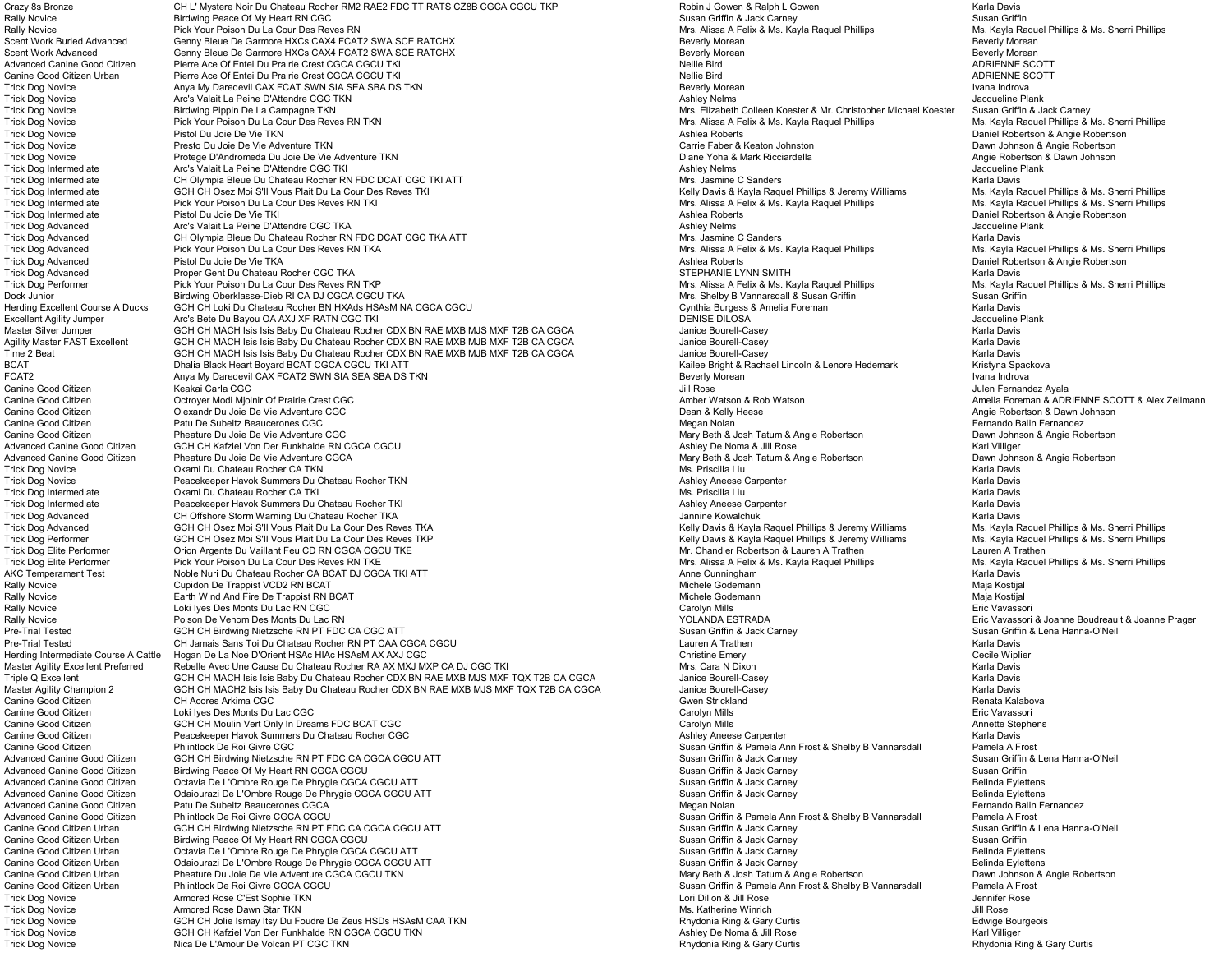Trick Dog Novice **School argente Dumont Des Croisettes CAA BCAT DSA AS TKN** New York Controllon Lori Dillon Lori Dillon Agathe Leurs Agathe Leurs Agathe Leurs Agathe Leurs Agathe Leurs Agathe Leurs Agathe Leurs Agathe Leur Trick Dog Novice **Oh, Ange De Minuit De Roi Givre TKN** Trick Dog Novice **Pheature Du Joie De Vie Adventure CGCA TKN** Mary Beth & Josh Tatum & Angie Robertson Dawn Johnson & Angie Robertson Dawn Johnson & Angie Robertson Dawn Johnson & Angie Robertson Trick Dog Intermediate GCH CH Jolie Ismay Itsy Du Foudre De Zeus HSDs HSAsM CAA TKI Rhydonia Ring & Gary Curtis Any Curtis Chromediate Gourgeois Microsoft Curtis Rhydonia Ring & Gary Curtis Rhydonia Ring & Gary Curtis Rhyd Trica De L'Amour De Volcan PT CGC TKI North Amour De L'Amour De L'Amour De Volcan PT CGC TKI Rhydonia Ring & Gary Curtis Ring & Gary Curtis Ring & Gary Curtis Ring & Gary Curtis Ring & Gary Curtis Rhydonia Ring & Gary Curt Trick Dog Intermediate Presto Du Joie De Vie Adventure TKI Carrie Faber & Keaton Johnston Dawn Johnson & Angie Robertson Dawn Johnson & Angie Robertson Dock Junior Okami Du Chateau Rocher CA DJ TKI Ms. Priscilla Liu Karla Davis Dock Senior Niguil Cold And Blue Du Chateau Rocher DS TKN North Cold And Davis & Chateau Rocher DS TKN New York<br>Champion Chateau Chateau Rocher Debar And Davis & Claire Poisson Cold And Davis & Claire Poisson Chang and Sus Champion CH Birdwing Oberklasse-Dieb RA PT CA DJ CGCA CGCU TKA ATT<br>Champion CH Octavia De L'Ombre Rouge De Phrygie CGCA CGCU TKN ATT CH Octavia De L'Ombre Rouge De Phrygie CGCA CGCU TKN ATT **Subsetted COMBRE CHAMPION CHAMPION CHAMPION CHAMPION CH**<br>CH Oi Mes Yeux Vigilants **De Dividing De Susan Griffin A Susan Dividing De Susan Dividing De Susan Dividing** Champion CH Oi Mes Yeux Vigilants CHOI Mes The Laber of Champion Champion Champion Champion Champion Champion Champion Champion Champion Champion Champion Champion Champion Champion Champion Champion Champion Champion Cham CH P' Sirius Black De La Bergerie D' Elan Rally Novice Same CH Onassis Gardien Des Chutes RN CGC TKN Name CHE CHE CHANNE CHANNE AND A CHANNE AND THING ON<br>Rally Novice CHANNE CHANNE CHANNE CHANNE CHANNE AND CHANNE AND THING ON THING ON THING CHANNE AND ANNE CHANNE Proper Gent Du Chateau Rocher RN CGC TKA Rally Novice Ssine Metu Ad Finem Fidelis BN RN Jamie Morgan Annette Stephens Rally Intermediate CH Svajone's Pour La Reine RI FDC CGC Carly Fryer A Carly Fryer & Kayla Phillips Ms. Kayla Raquel Phillips & Ms. Sherri Phillips Ms. Sherri Phillips Ms. Sherri Phillips Ms. Sherri Phillips And Davis Carl Pride D Matcho Du Chateau Rocher HT Pre-Trial Tested Susan Griffin Susan Griffin Susan Griffin Susan Griffin Susan Griffin Birdwing Oberklasse-Dieb RA PT CA DJ CGCA CGCU TKA ATT Susan Susan Susan Griffin Susan Griffin Susan Griffin Susan Griffin Susan Griffi Master Silver Agility Same of the CCH CH MACH2 Isis Isis Baby Du Chateau Rocher CDX BN RAE MXS MJS MXF TQX T2B CA CGCA Janice Bourell-Casey Sarla Davis (Karla Davis Karla Davis Arata Davis And Davis And Davis And Davis And Master Bronze FAST CH MACH2 Isis Isis Baby Du Chateau Rocher CDX BN RAE MXS MJS MFB TQX T2B2 CA CGCA Janice Bourell-Casey Carla Davis Karla Davis<br>Time 2 Beat 2 CH RAGH2 Isis Isis Baby Du Chateau Rocher CDX BN RAE MXS MJS M GCH CH MACH2 Isis Isis Baby Du Chateau Rocher CDX BN RAE MXS MJS MXF TQX T2B2 CA CGCA BCAT Carolyn Mills Carolyn Mills Carolyn Mills Sophie Lhuillier<br>1991 - Coursing Ability Channel Children Charolyn Charoler RN FDC CA DCAT CGC TKA ATT Carolyn Mills Sophie Carolyn Mills Sophie Lhuillier<br>1991 - Carolyn Mills Coursing Ability CH Olympia Bleue Du Chateau Rocher RN FDC CA DCAT CGC TKA ATT COURD Mrs. Jasmine C Sanders Mana Davis Karla Davis Karla Davis<br>Coent Work Container Advanced Anya My Daredevil CAX FCAT2 SWA RATO DS TKN CGC T Scent Work Container Advanced Anya My Daredevil CAX FCAT2 SWA RATO DS TKN<br>Scent Work Advanced **Anya My Daredevil CAX FCAT2 SWA RATO DS** TKN Scent Work Advanced Anya My Daredevil CAX FCAT2 SWA RATO DS TKN<br>Trick Dog Novice Susan Griffin & Lena Hanna-Griffin & Alexander Annual Chemical Annual Chemical Annua Indrova<br>Trick Dog Novice Susan Griffin & Lena Hanna-Grif GCH CH Birdwing Nietzsche RN PT FDC CA CGCA CGCU TKN ATT Trick Dog Novice CH Birdwing Not Just A Pretty Face RN CA CGCA CGCU TKN ATT Susan CHE Susan Griffin & Jack Carney Susan Griffin & Jack Carney Susan Griffin & Jack Carney Susan Griffin & Jack Carney Susan Griffin & Lena Han Trick Dog Novice Susan Griffin and Direction of the Birdwing Peace Of My Heart RN CGCA CGCU TKN Susan Griffin Susan Griffin & Jack Carney Susan Griffin & Jack Carney Susan Griffin & Jack Carney Susan Griffin & Jack Carney Trick Dog Novice Enigma My Love Affair De Trappist CGC TKN Annette Sexton Maja Kostijal Trick Dog Novice Enya Des Vieilles Montagnes CD RA CGCA TKN Annette L Sexton Kathy Holbert CH Ginger Blue Of Beaucarosa CGC TKN و CH Ginger Blue Of Beaucarosa CGC TKN المستحدث المستحدث المستحدث المستحدث المستحدث المستحدث المستحدث المستحدث المستحدث المستحدث المستحدث المستحدث المستحدث المستحدث المستحدث المستحدث ا Trick Dog Novice Clory Be Of Beaucarosa CGC TKN Prick Annual Lyttle American Construction of the Strick Dog Novice Strick Dog Novice Glory Be Of Beaucarosa CGC TKN J'Anna Lyttle American Du Chateau Rocher RN CGCA CGCU TKN Trick Dog Novice Hannah Du Chateau Rocher RN CGCA CGCU TKN Susan Griffin & Jack Carney Karla Davis ات المساور للمستور للمستور للمستور المستور المستور المستور المستور المستور المستور المستور المستور المستور المس<br>GCH CH Moulin Vert Only In Dreams FDC BCAT CGC TKN هو المستور المستور المستور المستور المستور المستور المستور Trick Dog Novice Same the Stephens (SCH CH Moulin Vert Only In Dreams FDC BCAT CGC TKN Carolyn Mills Carolyn Mills Carolyn Mills Annette Stephens (Stephens Annette Stephens Annette Stephens Carolyn Mills Annette Stephens ( Trick Dog Novice Same Morale of the Companisor of the Companisor of the Susan Griffin Buck Carney of the Susan Griffin Buck Carney Susan Griffin & Jack Carney Susan Griffin & Jack Carney Susan Griffin & Jack Carney Belinda Trick Dog Novice Same Modern Controller (De Phrygie CGCA CGCU TKN ATT Susan Griffin & Jack Carney Susan Griffin & Jack Carney Susan Griffin & Jack Carney Susan Griffin & Jack Carney Susan Griffin & Jack Carney Cecile Wipli Old Lang Syne Cendree De La Noe D'Orient TKN<br>Trick Dog Novice Orient TKN Susan Griffin & Pamela Ann Frost & Shelby B Vannarsdall Susan Griffin & Pamela Ann Frost & Shelby B Vannarsdall Pamela A Frost A Frost Trick Dog Novice **Phlintlock De Roi Givre CGCA CGCU TKN** Susan Griffin & Pamela Ann Frost & Shelby B Vannarsdall Trick Dog Novice Poison De Venom Des Monts Du Lac RN TKN New York Du Lac RN TKN New York Novice Prager and the Straph Provide Provide Provide Provide Provide Provide Provide Provide Provide Provide Provide Provide Provide Trick Dog Intermediate CH Ginger Blue Of Beaucarosa CGC TKI Journal (1990) of the CH CH Ginger Blue Of Beaucarosa CGC TKI Journal Lyttle Britannia Lyttle & Terry Lyttle & Terry Lyttle & Terry Lyttle & Terry Lyttle & Terry Glory Be Of Beaucarosa CGC TKI AKC Temperament Test CH Isla Mystique Du Chateau Rocher BN RN FDC NAJ NJP CAA BCAT ACT1 CGCA CGCU TKI ATT Joe Kimmeth Joe Kimmeth Karla Davis Karla Davis<br>AKC Temperament Test GCH CH Islvan Z Ajysyt FDC CA BCAT CGCA CGCU TK AKC Temperament Test GCH CH Istvan Z Ajysyt FDC CA BCAT CGCA CGCU TKA ATT Carolyn Mills Svetlana Ungermanova Loki Ives Des Monts Du Lac RN CGC TKN ATT **Carolyn Mills Eric Vavassories Attacks** Carolyn Mills Eric Vavassories Carolyn Mills AKC Temperament Test Cuna Du Serment Des Brumes FDC ATT Carolyn and the Carolyn Mills Carolyn Mills Sophie Lhuillier<br>AKC Temperament Test Carolyn Mills Sophie Lhuillier Sophie Lhuillier Sophie Lhuillier Oxie Bleue Du Serment Des Brumes BCAT ATT **Australian Carolyn Mills Sophie Learne** Carolyn Mills Carolyn Mills Anya Mills Anya Mills Sophie Lhuillier Anya Mills Sophie Lhuillier Anya Mills Sophie Lhuillier Anya Mills Sophi Open Barn Hunt Anya My Daredevil RATO Beverly Morean Ivana Indrova Master Barn Hunt CH L' Mystere Noir Du Chateau Rocher RM2 RAE3 FDC TT RATM CZ8B CGCA CGCU TKP Robin J Gowen & Ralph L Gowen Maria Davis Karla Davis (Arla Davis Arla Davis Arla Davis Arla Davis Arla Davis Arla Davis Arla Da Genny Bleue De Garmore HXCs CAX3 DCAT RATCHX4 Dock Senior **Extra Construent Construent Construent** Dumate Dumate Dumate Dumate Dumate Dumate Dumate Dumate Dumate Dumate Dumate Dumate Dumate Dumate Dumate Dumate Dumate Dumate Dumate Dumate Dumate Dumate Dumate Dumate D Champion CH Alauna Of Gabreta Forest FDC CA CGC CHAMPION CHAMPION CHAMPION CHAMPION CHAMPION CHAMPION CHAMPION Champion CH Petra Noire Du Chateau Rocher Noire Noter States and Chateau Rocher Chateau Rocher Karla Davis Karla Davis Karla Davis Karla Davis Karla Davis Karla Davis Karla Davis Karla Davis Karla Davis Karla Davis Karla D Rally Novice Birdwing Phoenix 11 RN Debra Willoughby Susan Griffin & Jack Carney Rally Novice Saithful Gustavo Des Ombres Valeureux RN CGC Didene Martin Amichelle M Martin Amichelle M Martin Amichelle M Martin Amichelle M Martin Amichelle M Martin & Michelle M Martin & Michelle M Martin B Michelle M Ma GCH CH Osez Moi S'Il Vous Plait Du La Cour Des Reves RN TKP Rally Novice Same and Denintlock De Roi Givre RN CGCA CGCU TKN Susan Griffin & Pamela Ann Frost & Shelby B Vannarsdall Pamela A Frost Pamela A Frost Christian Dennes A Frost Christian Dennes A Frost Christian Dennes Shelby Novice S'N's Steel And Honor RN CA CGCA CGCU CRYSTALLY CONTRIBUTER CONTRIBUTER CONTRIBUTER CONTRIBUTER CONTRIBUTER<br>The Susan Griffin & Lenna S GCH CH Birdwing Nietzsche RI PT FDC CA CGCA CGCU TKN ATT CRYSTAL MOORE AND SUSA GCH CH Birdwing Nietzsche RI PT FDC CA CGCA CGCU TKN ATT Rally Intermediate Naga Des Barons Noirs Della Foppa RI FDC CGC TKI ATT Notelle Martin Nichelle M Martin Martin Lyliane Gervasoni Cyliane Gervasoni Cyliane Gervasoni Lyliane Gervasoni Lyliane Gervasoni Lyliane Gervasoni Ly Rally Intermediate **Nocturne Of The Ruined King Des Monts Du Lac RI** CA CGC New Month Case of Alley A Robyn Salley & Robyn Salley & Robyn Salley & Robyn Salley A Robyn Salley Bric Vavassori Eric Vavassori Phillips & Ms. Sh Rally Intermediate Pick Your Poison Du La Cour Des Reves RI TKE And the Cour Des Reves RI TKE Mus. Alissa A Felix & Mrs. Alissa A Felix & Ms. Kayla Raquel Phillips Ms. Kayla Raquel Phillips Ms. Kayla Raquel Phillips Ms. Ka Rally Advanced Excellent Han Solo Du Chateau Rocher CDX RM2 RAE CGCA CGCU TKI North Comments and the Solomon Carla Davis (Maria Davis Carla Davis Naria Davis Naria Davis Naria Davis Naria Davis Naria Davis Naria Davis Nari Han Solo Du Chateau Rocher CDX RM2 RAE CGCA CGCU TKI Herding Tested **Example 20 For a Proper Gent Du Chateau Rocher RN HT CGC TKA** STEPHANIE LYNN SMITH STEPHANIE LYNN SMITH Karla Davis Novice Agility Jumper Preferred CH Laisser Le Cote Sombre Dans De La Valle Katahdin RE FDC NJP CGCA CGCU TKE Mrs. Stacy Crivello Casey Crivello Charles CH Laisser Le Cote Sombre Dans De La Valle Katahdin RE FDC NJP CGCA CG Master Gold Jumper Character Guide CCH CH MACH2 Isis Isis Baby Du Chateau Rocher CDX BN RAE MXS MJG MFB TQX T2B2 CA CGCA Janice Bourell-Casey Carla Davis Karla Davis<br>Agility FAST Novice Preferred Rebelle Avec Une Cause Du Rebelle Avec Une Cause Du Chateau Rocher RA AX MXJ MXP NFP CA DJ CGC TKI Master Agility Champion 3 GCH CH MACH3 Isis Isis Baby Du Chateau Rocher CDX BN RAE MXS MJG MFB TQX T2B2 CA CGCA Janice Bourell-Casey Karla Davis Armored Rose C'Est Sophie BCAT TKN<br>المراجع المستخدم المستخدم المستخدم المستخدم المستخدم المستخدم المستخدم المستخدم المستخدم المستخدم المستخدم المستخدم المستخدم المستخدم المستخدم المستخدم المستخدم المستخدم المستخدم المستخد BCAT Loki Iyes Des Monts Du Lac RN BCAT CGC TKN BCAT Sophie Lhuillier (Sophie Lhuillier Sophie Lhuillier Sophie Lhuillier (Sophie Lhuillier Sophie Lhuillier Sophie Lhuillier Sophie Lhuillier (Sophie Lhuillier Sophie Lhuillier Sophie Lhuillier (Sophie Lhuillier Sophie Lh DCAT DEAT OR DEAT OR ORGANY OR DEATH ON THE SAME ON THE VIE CA DEATH OF THE VIE CA DEATH OF THE VIE CONTROLLED<br>
Scent Work Container Novice Earth Wind And Fire De Trappist RN BCAT SCN SIN DEATH OF THE STATE OF THE SAME OR<br> Scent Work Container Novice **Earth Wind And Fire De Trappist RN BCAT SCN SIN** Michele Container Movice Earth Wind And Fire De Trappist RN BCAT SCN SIN Michele Godemann Maja Kostijal Kostijal Kostijal Kostijal Kostijal Kost Scent Work Interior Novice **Earth Wind And Fire De Trappist RN BCAT SCN SIN** Michele Content of the Michele Godemann Maja Kostijal Maja Kostijal<br>Canine Good Citizen Arc's Cade CGC Care CGC Care CGC Care Care Cativ Chambers Canine Good Citizen **Arc's Cade CGC** Cathy Chambers Cathy Chambers Cathy Chambers Cathy Chambers Jacqueline Plank Canine Good Citizen **Armored Rose Brava Defender Of Brave Souls CGC** Canada Canada Canine Canine Rose Canine Good Citizen Armored Rose Canine Rose Canine Control Control of Beatrix Dworszky<br>Canine Good Citizen **State Contr** Canine Good Citizen CH Japper Du Dragon Noir CGCA CGCU<br>Canine Good Citizen Cuna Du Serment Des Brumes FDC BCAT CGC ATT CHANNEL CHANNEL CANDING CARE CANDING CANDING T<br>Canine Good Citizen Cuna Du Serment Des Brumes FDC BCAT Caroline Good Citizen Cuna Du Serment Des Brumes FDC BCAT CGC ATT Caroline Carolyn Mills Carolyn Mills Carolyn Mills Sophie Lhuillier<br>Carolyn Mills Carolyn Mills Sophie Lhuillier Sophie Lhuillier Carolyn Mills Carolyn Mill Oxie Bleue Du Serment Des Brumes BCAT CGC ATT **Cannot Carolyn Access Carolyn Carolyn Mills** Carolyn Mills Carolyn Mills Sophie Lhuillier Carolyn Mills Sophie Lhuillier Sophie Lhuillier<br>Pflame Des Feux De L'Ange CGCU Canine Good Citizen **Pflame Des Feux De L'Ange CGCU** Angie Robertson Angie Robertson & Soleil Robertson Des Feux De L'Ange CGCU

Mrs. Yvonne Rogell & Mr. Dylan Holmes